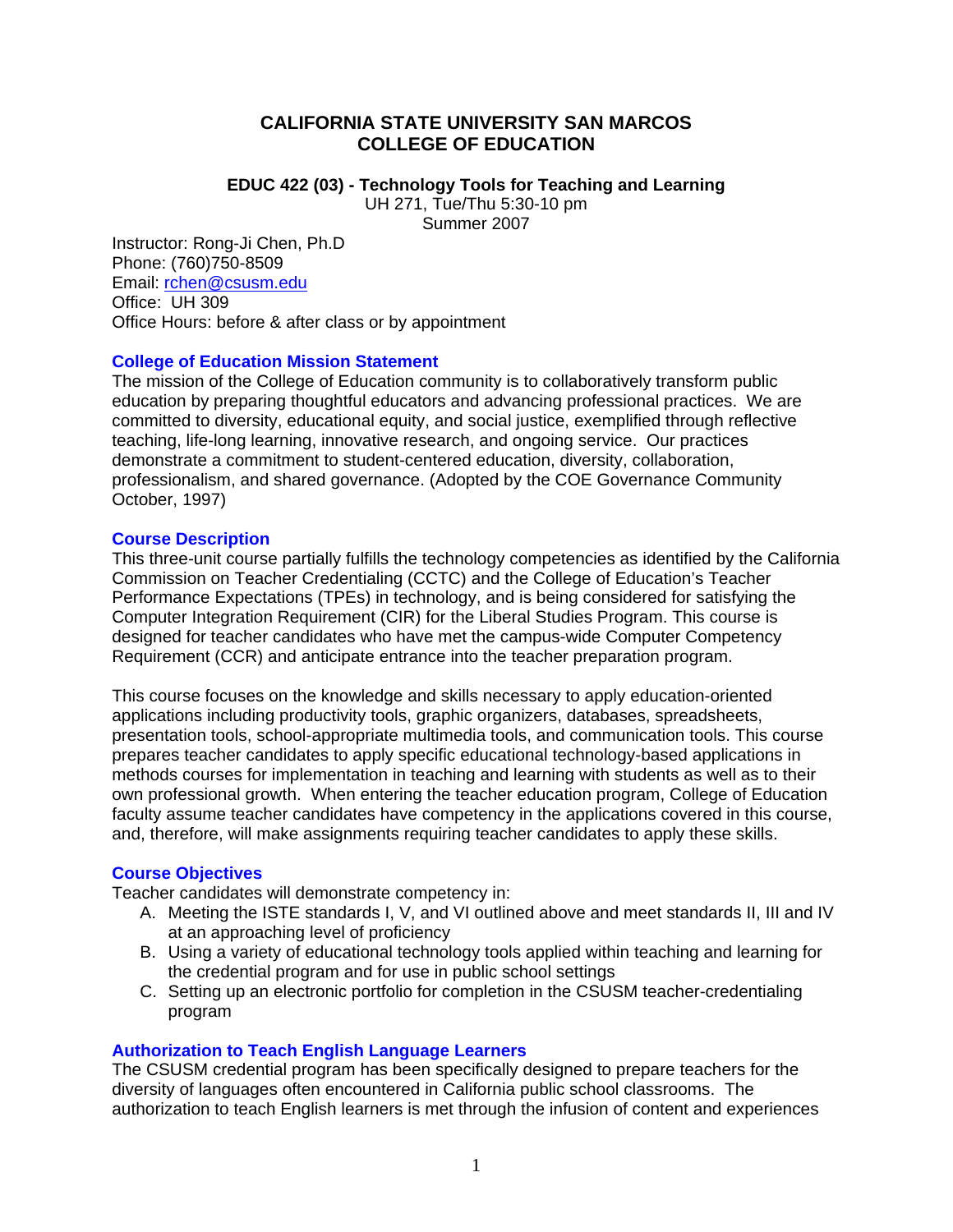within the credential program as well as additional coursework. Students successfully completing this program receive a credential with authorization to teach English learners. (Approved by CCTC in SB2042 Program Standards, August 2002)

# **Prerequisites**

The prerequisite for this course is completion of the campus-wide computer competency requirement. This can be fulfilled by successful completion of one of the following:

- Taking the CSUSM CCR assessment or equivalent course OR
- Completion of an approved computer literacy course at the community college level OR
- Assessment available on first class meeting.

# **Teacher Performance Expectation (TPE) Competencies**

This course is designed to help teachers seeking the Multiple and Single Subjects Credential to develop the skills, knowledge, and attitudes necessary to assist schools and districts in implementing an effective program for all students. The successful candidate will be able to merge theory and practice in order to realize a comprehensive and extensive educational program for all students. The following TPEs are addressed in this course:

## Primary Emphasis

TPE 14 CSUSM Educational Technology (Based on ISTE NETS: see below)

# **Secondary Emphasis:**

- TPE 4 Making Content Accessible (NETS II)
- TPE 5 Student Engagement (NETS II)
- TPE 6 Developmentally Appropriate Teaching Practices (NETS I, II and III)
- TPE 7 Teaching English Language Learners (NETS II and VI)
- TPE 12 Professional, legal and ethical (NETS VI)
- TPE 13 Professional Growth (NETS V)

# **National Educational Technology Standards for Teachers (NETS-T)**

Teaching Performance Expectation (TPE 14) is based on ISTE NETS (See http://cnets.iste.org/) for detailed information). This course focuses primarily on ISTE NETS I, V, and VI and secondary emphasis on ISTE NETS II, III and IV.

## I. TECHNOLOGY OPERATIONS AND CONCEPTS

*Teachers demonstrate a sound understanding of technology operations and concepts. Teachers:* 

- A. Demonstrate introductory knowledge, skills, and understanding of concepts related to technology (as described in the ISTE National Education Technology Standards for Students).
- B. Demonstrate continual growth in technology knowledge and skills to stay abreast of current and emerging technologies.

II. PLANNING AND DESIGNING LEARNING ENVIRONMENTS AND EXPERIENCES *Teachers plan and design effective learning environments and experiences supported by technology. Teachers:* 

- A. Design developmentally appropriate learning opportunities that apply technologyenhanced instructional strategies to support the diverse needs of learners.
- B. Apply current research on teaching and learning with technology when planning learning environments and experiences.
- C. Identify and locate technology resources and evaluate them for accuracy and suitability.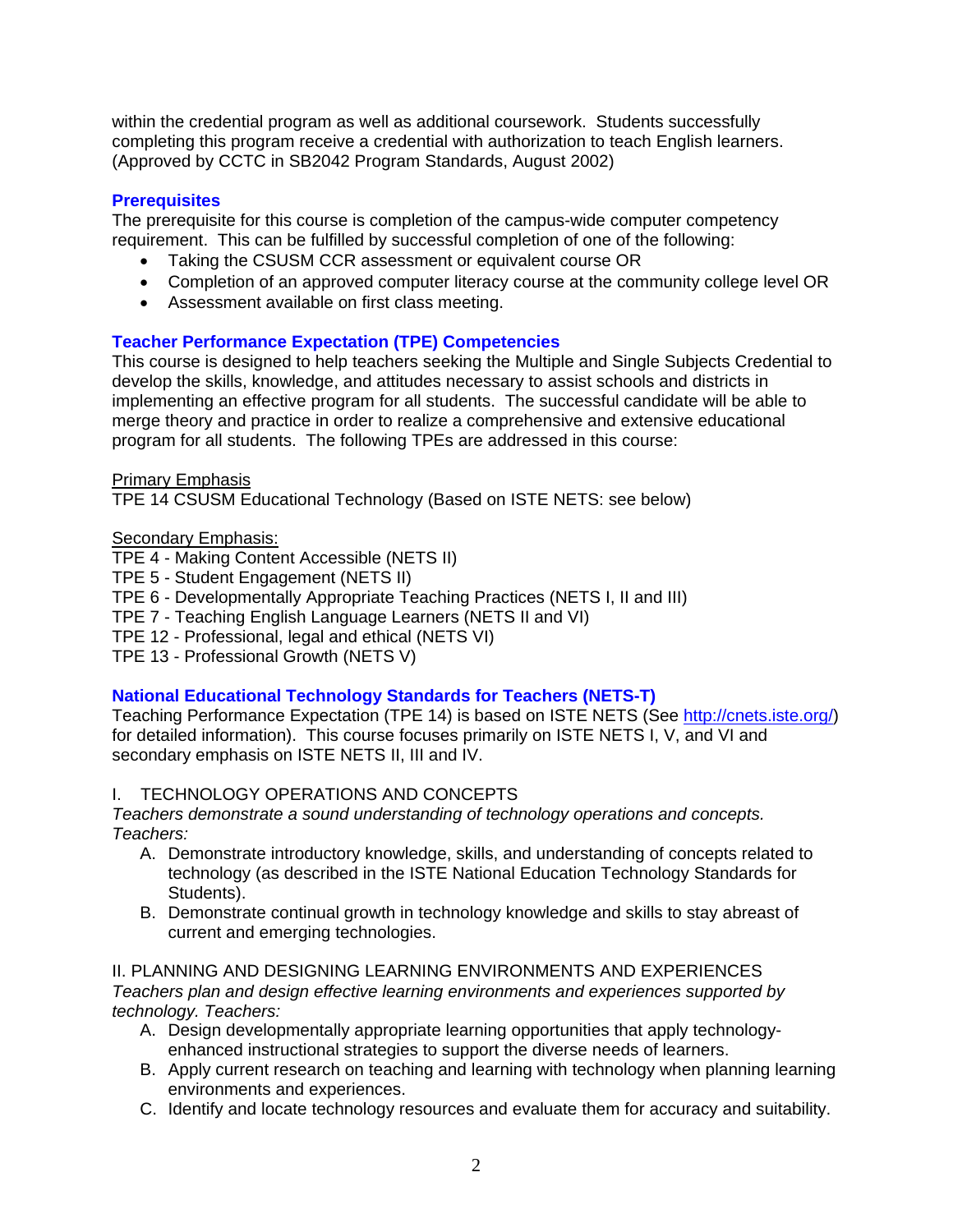- D. Plan for the management of technology resources within the context of learning activities.
- E. Plan strategies to manage student learning in a technology-enhanced environment.

# III. TEACHING, LEARNING, AND THE CURRICULUM

*Teachers implement curriculum plans that include methods and strategies for applying technology to maximize student learning. Teachers:* 

- A. Facilitate technology-enhanced experiences that address content standards and student technology standards.
- B. Use technology to support learner-centered strategies that address the diverse needs of students.
- C. Apply technology to develop students' higher order skills and creativity.
- D. Manage student learning activities in a technology-enhanced environment.

# IV. ASSESSMENT AND EVALUATION

*Teachers apply technology to facilitate a variety of effective assessment and evaluation strategies. Teachers:* 

- A. Apply technology in assessing student learning of subject matter using a variety of assessment techniques.
- B. Use technology resources to collect and analyze data, interpret results, and communicate findings to improve instructional practice and maximize student learning.
- C. Apply multiple methods of evaluation to determine students' appropriate use of technology resources for learning, communication, and productivity.

# V. PRODUCTIVITY AND PROFESSIONAL PRACTICE

*Teachers use technology to enhance their productivity and professional practice. Teachers:* 

A. Use technology resources to engage in ongoing professional development and lifelong learning.

- A. Continually evaluate and reflect on professional practice to make informed decisions regarding the use of technology in support of student learning.
- B. Apply technology to increase productivity.
- C. Use technology to communicate and collaborate with peers, parents, and the larger community in order to nurture student learning.

# VI. SOCIAL, ETHICAL, LEGAL, AND HUMAN ISSUES

*Teachers understand the social, ethical, legal, and human issues surrounding the use of technology in PK-12 schools and apply those principles in practice. Teachers:* 

- A. Model and teach legal and ethical practice related to technology use.
- B. Apply technology resources to enable and empower learners with diverse backgrounds, characteristics, and abilities.
- C. Identify and use technology resources that affirm diversity.
- D. Promote safe and healthy use of technology resources.
- E. Facilitate equitable access to technology resources for all students.

# **Required Supplies**

There is NO required textbook, but the following are needed:

- ISTE Student Membership:  $(http://www.iste.org)$  (\$54.00). Must be purchased by  $2<sup>nd</sup>$ class.
- Task Stream Registration: http://www.taskstream.com (\$25 a semester, \$65 for 2 years) Register by 2<sup>nd</sup> class. See directions at: http://lynx.csusm.edu/coe/eportfolio/index.asp
- USB key-drive (512MB or larger): Get one ASAP.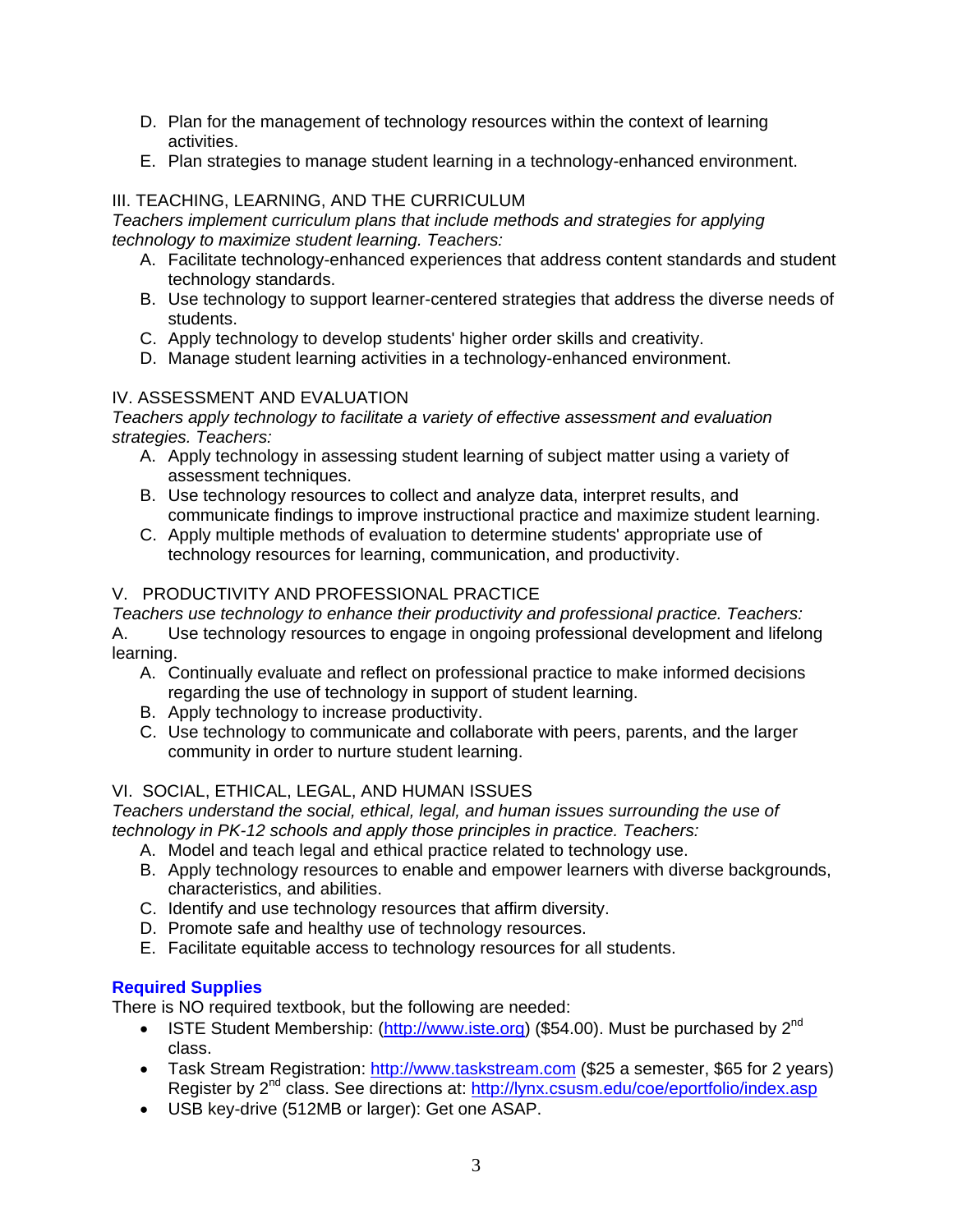- At least two CD-R or CD-RW per *group*: Due Week 4
- One Mini Digital Video Cassette per *group* for video project: Due Week 4
- Use of campus email account and WebCT for course communication (provided free)

NOTE: It is not necessary to purchase the educational software, as much of the specific software titles are available on the Web in demo-version and/or available on campus.

#### **COE Attendance Policy**

Due to the dynamic and interactive nature of courses in the College of Education, all students are expected to attend all classes and participate actively. At a minimum, students must attend more than 80% of class time, or s/he may not receive a passing grade for the course at the discretion of the instructor. Individual instructors may adopt more stringent attendance requirements (see below). Should the student have extenuating circumstances, s/he should contact the instructor as soon as possible. (Adopted by the COE Governance Community, December, 1997).

**If more than two class sessions are missed the teacher candidate cannot receive higher than a C+.** Five points will be deducted from the attendance/participation for a missed class. If extraordinary circumstances occur, please communicate with the instructor.

In addition to attending course sessions, each student will be required to complete lab assignments each week. Some of these assignments require students use campus resources. All students must plan times they can work in labs on campus at least once per week. Students are required to check campus resources and availability of labs. Mac computers are available in ACD 211, UH 271 and other locations such as the library 2nd floor. Students are required to use campus issued-email accounts and **check email and WebCT at least two times per week outside of class meetings** to communicate with instructor and peers and read announcements.

#### **CSUSM Academic Honesty Policy**

"Students will be expected to adhere to standards of academic honesty and integrity, as outlined in the Student Academic Honesty Policy. All written work and oral presentation assignments must be original work. All ideas/materials that are borrowed from other sources must have appropriate references to the original sources. Any quoted material should give credit to the source and be punctuated with quotation marks.

Students are responsible for honest completion of their work including examinations. There will be no tolerance for infractions. If you believe there has been an infraction by someone in the class, please bring it to the instructor's attention. The instructor reserves the right to discipline any student for academic dishonesty in accordance with the general rules and regulations of the university. Disciplinary action may include the lowering of grades and/or the assignment of a failing grade for an exam, assignment, or the class as a whole."

Incidents of Academic Dishonesty will be reported to the Dean of Students. Sanctions at the University level may include suspension or expulsion from the University.

#### **Plagiarism:**

As an educator, it is expected that each student will do his/her own work, and contribute equally to group projects and processes. Plagiarism or cheating is unacceptable under any circumstances. If you are in doubt about whether your work is paraphrased or plagiarized see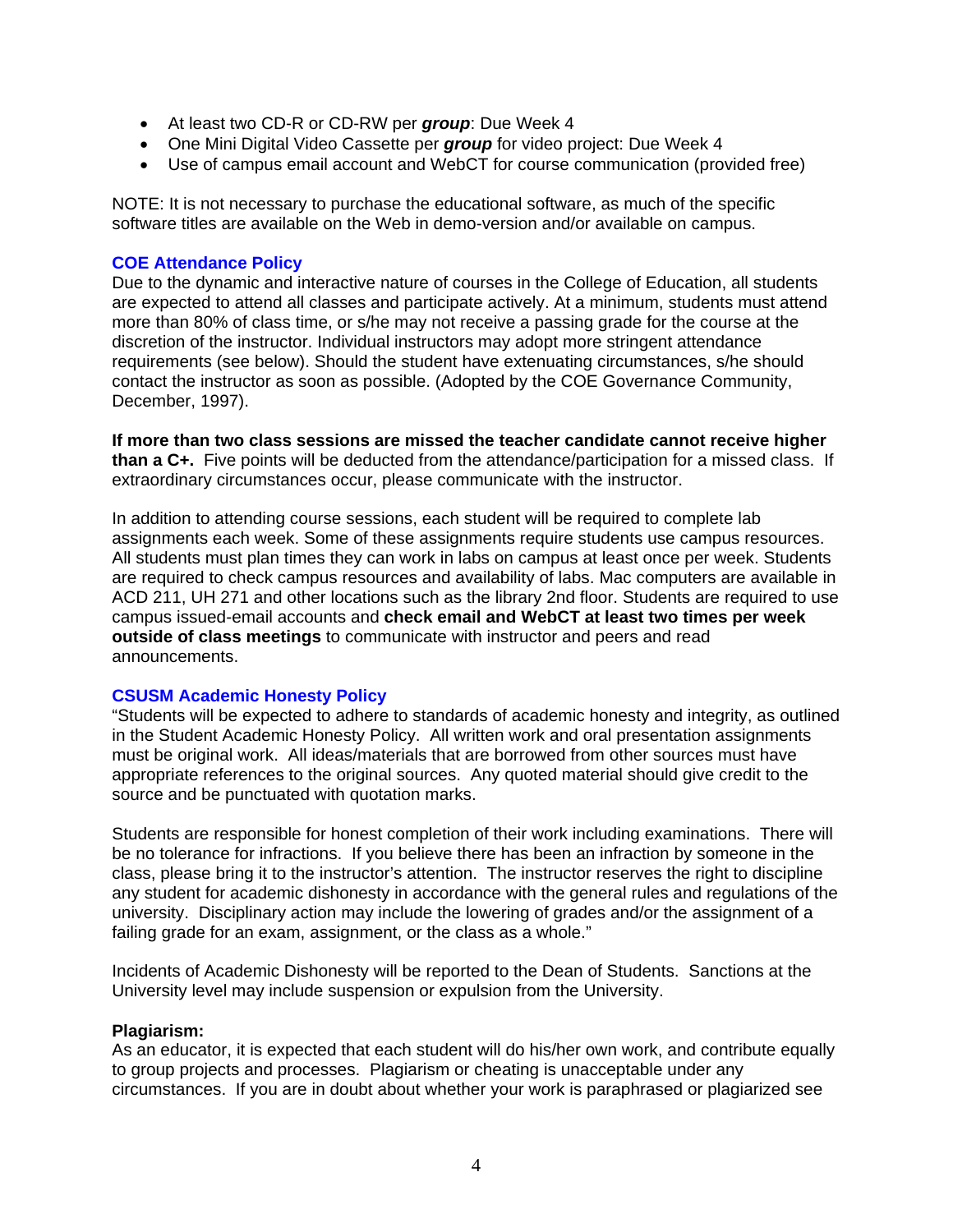the Plagiarism Prevention for Students website http://library.csusm.edu/plagiarism/index.html. If there are questions about academic honesty, please consult the University catalog.

### **Students with Disabilities Requiring Reasonable Accommodations**

Students with disabilities who require reasonable accommodations must be approved for services by providing appropriate and recent documentation to the Office of Disable Student Services (DSS). This office is located in Craven Hall 5205, and can be contacted by phone at (760) 750-4905, or TTY (760) 750-4909. Students authorized by DSS to receive reasonable accommodations should meet with their instructor during office hours or, in order to ensure confidentiality, in a more private setting.

### **CSUSM Writing Requirement**

The CSUSM writing requirement of 2500 words is met through the completion of course assignments. Therefore, all writing will be looked at for content, organization, grammar, spelling, and format.

|--|

| <b>No</b>      | <b>Assignment</b>                               | <b>Description</b>                                                                                                                                                                                                                                                                                                                                        | Pts |
|----------------|-------------------------------------------------|-----------------------------------------------------------------------------------------------------------------------------------------------------------------------------------------------------------------------------------------------------------------------------------------------------------------------------------------------------------|-----|
| A              | Intro Letter                                    | Submit a Word-Processed Letter using a variety of formats.                                                                                                                                                                                                                                                                                                | 5   |
| 1              | Internet<br>Assignment<br>(social<br>bookmarks) | This web-based resource/tool allows the user to organize and<br>manage online resources for projects and courses. This tool will<br>allow teacher candidates to continue to organize and share<br>resources throughout program experiences. The assignment<br>requires evaluation and review of educational web sites and<br>reflection on classroom use. | 10  |
| $\overline{2}$ | Inspiration                                     | This project involves the use of concept-mapping software for<br>brainstorming an educational topic using text and graphics. The<br>activity will provide an opportunity to consider this application for<br>support of writing with students in K-12 classrooms.                                                                                         | 5   |
| 3              | Filamentality                                   | This project uses a template/tool on the web to create an activity<br>for students to explore concepts related to standards and specific<br>curriculum topics. These projects are explained and linked on a<br>web page uploaded to a remote server for sharing with other<br>educators.                                                                  | 5   |
| 4              | Copyright                                       | The purpose of this assignment is to become familiar with fair use<br>and copyright laws, and use of appropriate APA format and<br>citations. Students will share their learning after becoming<br>knowledgeable about various issues related to ISTE NETS for<br>Teachers, Standard VI.                                                                  | 10  |
| 5              | Journal/Blog                                    | Students reflect on course readings and activities from the ISTE<br>website that supports topics related to the ISTE standards.<br>Entries are made to the journal weekly. The journal is submitted<br>at midterm and again near the end of the course for credit.                                                                                        | 15  |
| 6              | Spreadsheets                                    | This activity provides an opportunity for students to use a<br>spreadsheet in a variety of ways to organize and present<br>information. Various tasks provide an opportunity for teacher<br>candidates to reflect on educational appropriate uses of a<br>spreadsheet tool and differentiate between various tools for<br>organizing information.         | 5   |
| $\overline{7}$ | Newsletter                                      | Create an appealing, newsworthy, and interesting newsletter for                                                                                                                                                                                                                                                                                           | 5   |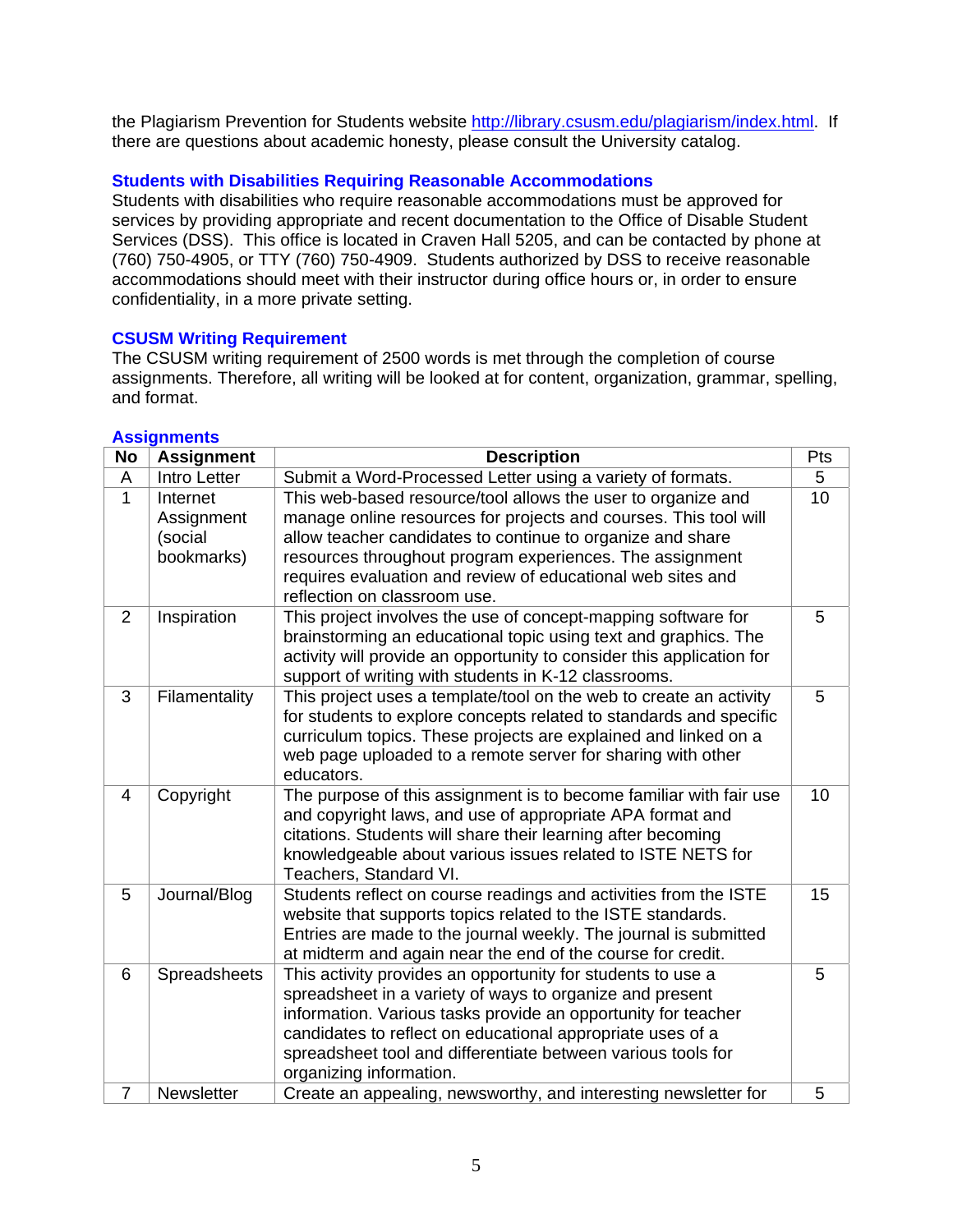|                 |                                                           | parents with information about your classroom. Use of graphics,<br>content and layout will be considered and assessed. Teacher<br>candidates will use a rubric to provide feedback to classmates<br>during a class meeting. Must include a scanned image.                                                                                                                                                                                                                                                                                                                                                                           |    |
|-----------------|-----------------------------------------------------------|-------------------------------------------------------------------------------------------------------------------------------------------------------------------------------------------------------------------------------------------------------------------------------------------------------------------------------------------------------------------------------------------------------------------------------------------------------------------------------------------------------------------------------------------------------------------------------------------------------------------------------------|----|
| 8               | PowerPoint                                                | Students will create a four-slide project using special features of<br>the program and content related to a topic from the CA content<br>standards. Articles from ISTE Learning and Leading with<br>Technology will guide the content of the project. This assignment<br>provides students with an opportunity to use skills in researching,<br>referencing and presentation to learn and share a topic related to<br>educational technology issues. APA must be followed for three or<br>more resources used in the project.                                                                                                       | 5  |
| 9               | Database                                                  | Students will use a database tool to input and organize<br>information. A report will be generated to document<br>understanding of the use of this tool. Students will also<br>understand how online databases provide opportunities to search<br>for information related to an educational topic.                                                                                                                                                                                                                                                                                                                                  | 5  |
| 10              | EdTechProfile                                             | This assessment provides teacher candidates with a look at their<br>skills at the beginning of the course and a comparison of the<br>growth in technology skills at the end of the course. Charts<br>available following the assessment will be submitted.                                                                                                                                                                                                                                                                                                                                                                          | 10 |
| 11              | Software<br><b>Review</b>                                 | The purpose of the project is to demonstrate understanding of<br>how to assess educational specific software in terms of student<br>academic content standards, learning needs and strengths and<br>weaknesses of the software. Students will review software and<br>share their learning through reflections.                                                                                                                                                                                                                                                                                                                      | 10 |
| 12              | Video Project                                             | This project involves working in groups of 3 or 4 to produce a<br>video presentation related to classroom use. Students will learn<br>how to use digital video cameras, how to edit and prepare a<br>project for sharing electronically. Final editing of a movie clip will<br>be completed individually in order to ensure each student has<br>learned the process.                                                                                                                                                                                                                                                                | 15 |
| 13a             | Tracking<br><b>Sheet</b>                                  | Planning and organizing sheet to prepare for electronic portfolio.<br>Files are matched to the NETS under TPE 14 and documentation<br>of file naming and organizing is required.                                                                                                                                                                                                                                                                                                                                                                                                                                                    | 5  |
| 13 <sub>b</sub> | Draft narrative<br>in Taskstream                          | Students create a draft narrative using persuasive writing to<br>document their proficiencies related to the ISTE standards.<br>Instructor provides feedback in preparation for completing digital<br>portfolio requirements.                                                                                                                                                                                                                                                                                                                                                                                                       | 5  |
| 13 <sub>c</sub> | <b>TPE 14</b><br>submission in<br>Taskstream<br>Portfolio | This assignment is an introduction to the electronic portfolio that<br>will be used throughout the CSUSM teacher preparation program.<br>The assignment requires setting up an artifact tracking sheet and<br>organizing all course files, selecting evidence through analysis of<br>individual work related to proficiencies and completing narratives<br>as evidence of meeting the Teaching Performance Expectation<br>(TPE 14). It is anticipated that teacher candidates will build on the<br>work begun in EDUC 422 so that the portfolio submitted at the<br>conclusion of the program accurately verifies meeting all TPEs. | 10 |
|                 | Attendance,<br>disposition &                              | Teacher candidates are expected to have a positive disposition<br>toward teaching and learning. They should help each other and                                                                                                                                                                                                                                                                                                                                                                                                                                                                                                     | 15 |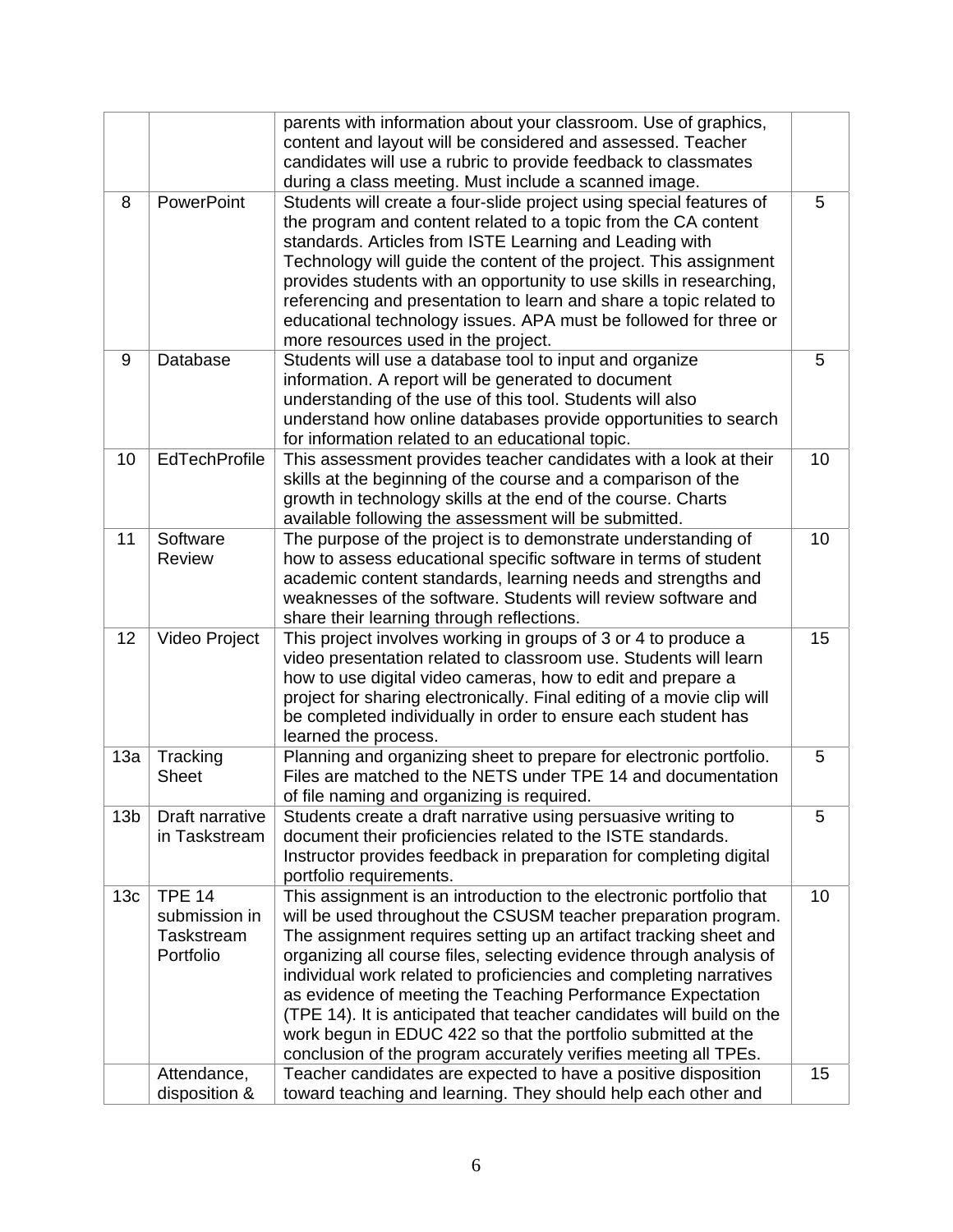| participation<br>during class,<br>and online | Ocreate a positive classroom environment for everyone. This<br>means having a positive attitude in class, being on time and<br>actively engaged in discussions and activities both in class and<br>online. |     |
|----------------------------------------------|------------------------------------------------------------------------------------------------------------------------------------------------------------------------------------------------------------|-----|
|                                              | <b>Total Points</b>                                                                                                                                                                                        | 140 |

All assignments, requirements, due dates and scoring rubrics will be available through WebCT. In order to successfully complete this course, **all assignments must be completed at an acceptable level** noted on assignment directions and rubrics. All assignments are due by 11pm on the due date. Late assignments may be penalized by a deduction in points. After one week, late assignments may receive no credit. If extraordinary circumstances occur, please contact the instructor.

In addition to the assignments described above, performance assessment will be on student's cooperation and flexibility in response to unforeseen challenges and student's ability to perform tasks using a variety of technology tools.

Because the content of this course contributes to passage of multiple TPEs, successful completion is imperative. Failure to successfully complete this course will prohibit a teacher candidate from continuing in the program beyond the first semester. The percentage of weight of each assignment is noted next to the descriptions. Late assignments or assignments missing required elements receive reduced points.

## **Tentative Schedule**

Please note that modifications may occur at the discretion of the instructor. Student's cooperation and flexibility in response to changes will be noted as part of the participation assessment. The exact due dates for each assignment will be determined by the instructor based on the needs of the class.

| Week/<br>Day                | <b>Topics</b>                                                                                                                                                                                                      | <b>To Do</b>                                                                                                                                                                                                                                                         | <b>Assignments Due</b><br>(on Saturday)                                                                           |
|-----------------------------|--------------------------------------------------------------------------------------------------------------------------------------------------------------------------------------------------------------------|----------------------------------------------------------------------------------------------------------------------------------------------------------------------------------------------------------------------------------------------------------------------|-------------------------------------------------------------------------------------------------------------------|
| Week 1<br>7/10<br>&<br>7/12 | • Syllabus<br>$\bullet$ WebCT<br>• ISTE & Taskstream<br>registration<br>• Blogging/Journal<br>• Internet / Advanced<br>searching<br>• Info Literacy<br>• Library Searches<br>• Social Bookmarks<br>• EdTechProfile | • Purchase supplies<br>• Register ISTE & Taskstream<br>• Write Intro Letter and reply to 3<br>others<br>• Yahoo & Google accounts<br>• Review WebCT<br>• Internet Assignment<br>• EdTechProfile - pre-assessment<br>• Read: L&L Article, Write Journal<br>in Blogger | • Register for ISTE<br>& Taskstream<br>(screen capture)<br>• Intro letter and<br>blog comments<br>• EdTechProfile |
| Week 2<br>7/17<br>&<br>7/19 | • MS Word<br>• Scanning<br>• PowerPoint + Rubric<br>• Taskstream Portfolio<br>• Tracking Sheet<br>• CA standards                                                                                                   | • Scan drawing<br>• Newsletter<br>• PowerPoint assignment<br>• Taskstream summary<br>• Read McKenzie Article<br>• Write Journal in Blogger<br>• Tracking Sheet                                                                                                       | • Newsletter<br>$\bullet$ Scanning<br>• Bookmarks                                                                 |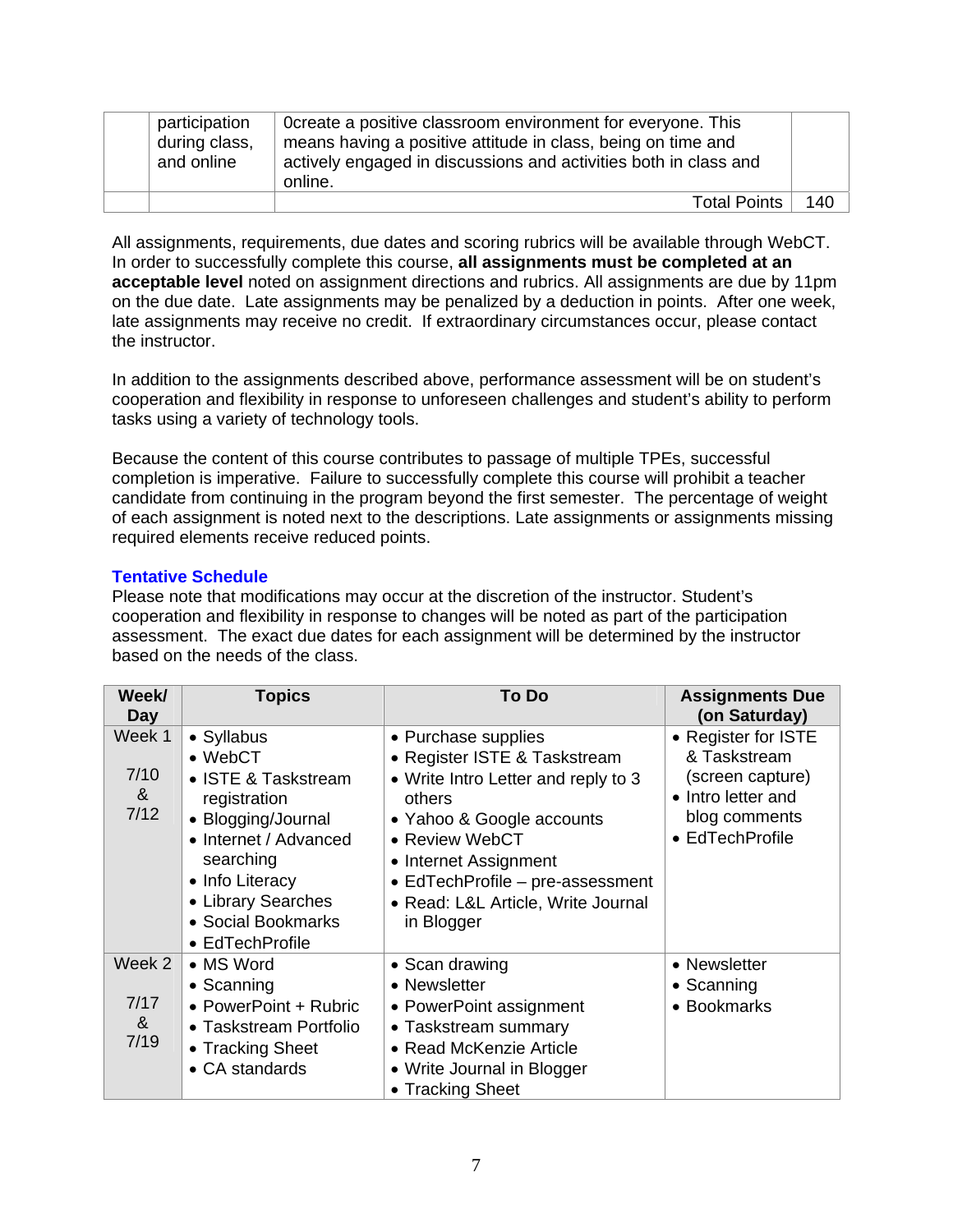| Week 3<br>7/24<br>&<br>7/26 | • Inspiration/kidspiration<br>• Copyright & Ethics<br>• Wiki and Web 2.0<br>• Filamentality<br>• Spreadsheets | • Inspiration/kidspiration Map<br>$\bullet$ Wiki<br>• Start Filamentality<br>• Grade Book<br>• Survey & Graph<br>• Spreadsheets assignment                                                  | • Journal/Blog 1-4<br>• PowerPoint<br>$\bullet$ Rubric<br>• Draft narrative in<br>Taskstream                                                                                              |
|-----------------------------|---------------------------------------------------------------------------------------------------------------|---------------------------------------------------------------------------------------------------------------------------------------------------------------------------------------------|-------------------------------------------------------------------------------------------------------------------------------------------------------------------------------------------|
| Week 4<br>7/31<br>&<br>8/2  | • Software evaluation<br>• Taskstream narratives<br>• Video /iMovie<br>• Tracking Sheet                       | • Software Review<br>• Update Tracking Sheet<br>• Draft Taskstream narrative<br>• Storyboard<br>• Film and edit video                                                                       | • Inspiration/kidspira<br>tion<br>• Filamentality<br>• Copyright<br>• Spreadsheets                                                                                                        |
| Week 5<br>8/7<br>&<br>8/9   | • Final Presentation<br>Planning & CD<br>• Taskstream<br>• Databases<br>• EdTechProfile<br>• Tracking Sheet   | • Group videos on CD<br>• Post summary<br>• Request feedback in Taskstream<br>for Portfolio (14)<br>• Retake EdTechProfile<br>• Database Activity<br>• Journal<br>• Review copyright lesson | • Video project<br>• Database<br>$\bullet$ EdTechProfile $-$<br>Post Assessment<br>• Journal/Blog 5-8<br>• Software review<br>• Tracking sheet<br>• Taskstream-Final<br><b>Narratives</b> |

# **Grading Procedures and Assignments**

| Grading is calculated on the standard of: |                            |                    |                   |  |  |
|-------------------------------------------|----------------------------|--------------------|-------------------|--|--|
| $A = 94\% - 100\%$                        | $A = 90\% - 93\%$          | $B+ = 87\% - 89\%$ | $B = 84\% - 86\%$ |  |  |
| $B = 80\% - 83\%$                         | $C_{\rm{+}} = 77\% - 79\%$ | $C = 74\% - 76\%$  | $D = 60\% - 69\%$ |  |  |
| $F =$ below 60                            |                            |                    |                   |  |  |